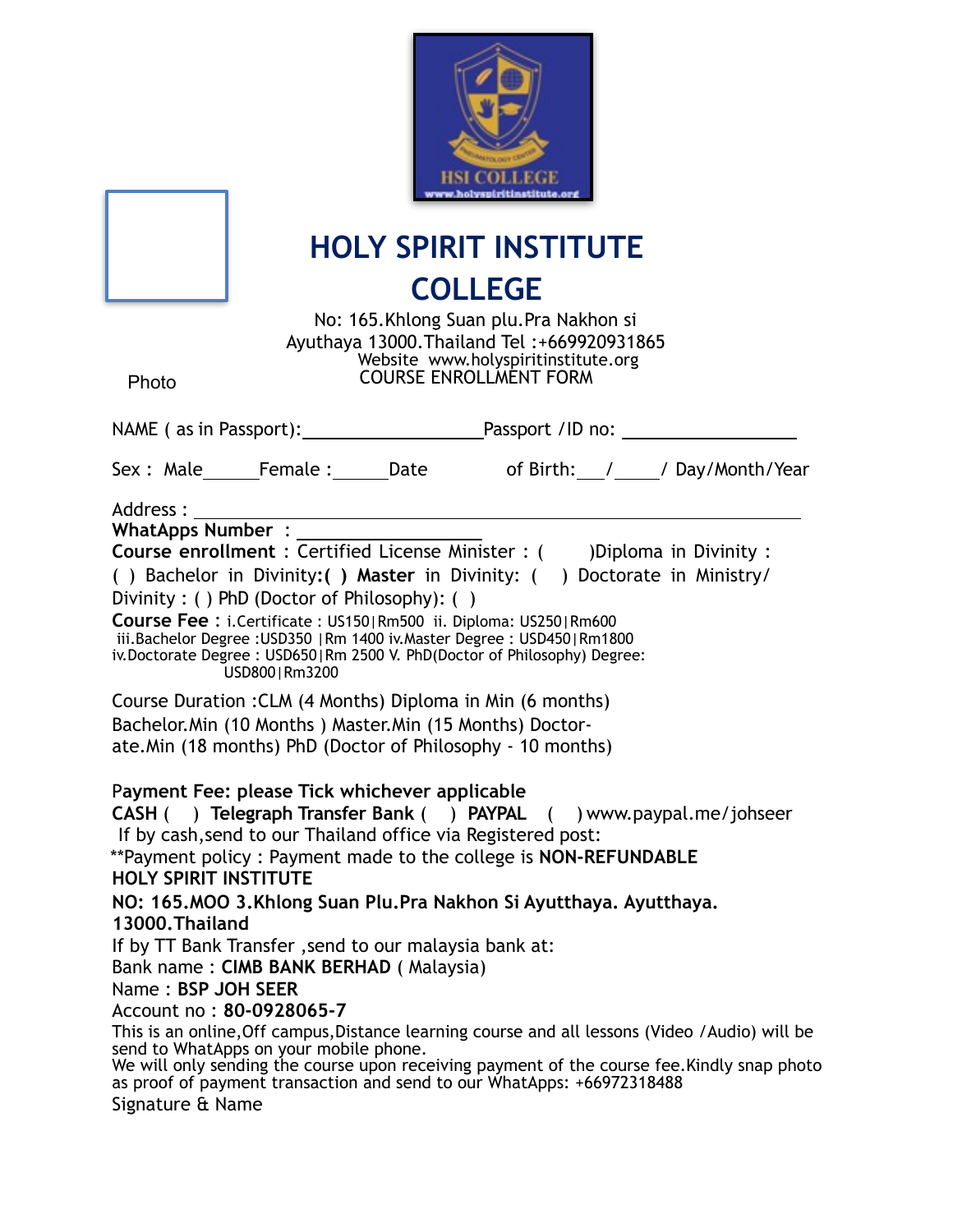#### **Documents to be included for enrollment submission**

- ~ Copy of Passport (Front page) or National ID
- ~ Copy of Academic Transcript & Certificate,Degree
- ~ A Photo JPEG format (passport size)
- ~ Copies of ministerial|Ordination certificate

~ Letter of support or recommendation from senior Minister

## **HOLY SPIRIT INSTITUTE -COLLEGE**

HOLY SPIRIT INSTITUTE COLLEGE (Formerly known as APA College )offer the best courses helping the student to prepare for the Ministry.Our mission is the Great Commission. We expect to plant many HSI "Extension"College all around the world,hopefully in every city!

Our commitment to offer nothing but the very best is reflected in course of study with emphasis always on expanding the Kingdom one soul at a time. We exist because of the Great Commission and we are very grateful to our instructors who have made us what we are today.We now strive to take our organization to the next level so that we can help our students prepare for the Last Day Harvest.

HSI College is designed to push the apostolic & prophetic mandate forward and is dedicated to providing quality education to students from a broad spectrum of educational, cultural, economic, and religious backgrounds.

Our goal is aimed at offering education that doesn´t just inform our students.To us, education has always been a mind, body, and spirit affair. By the time they leave our portals, our students are ready to take up their responsibilities in their chosen professions, prepared at a level that can only be called ordained of the Lord.Many graduating students open HOLY SPIRIT INSTITUTE- College Distant Learning Centers in their community.

In 2007, Holy Spirit Institute was founded by Dr.Joh Seer.The name "Holy Spirit Institute "was being focus only to emphasis on the doctrine of Pneumatology and did not tell who we were or what we are doing,so to better identify our mission,the name was changed to HOLY SPIRIT INSTITUTE-College. Our enrollment has increased since that time.

HOLY SPIRIT INSTITUTE-College is currently offering a 100% Home school,Distance learning online bible school (off-campus),though it's student required to do their final thesis course at the designated on campus site.

Should you need any further details about HOLY SPIRIT INSTITUTE-College, please do not hesitate to contact us.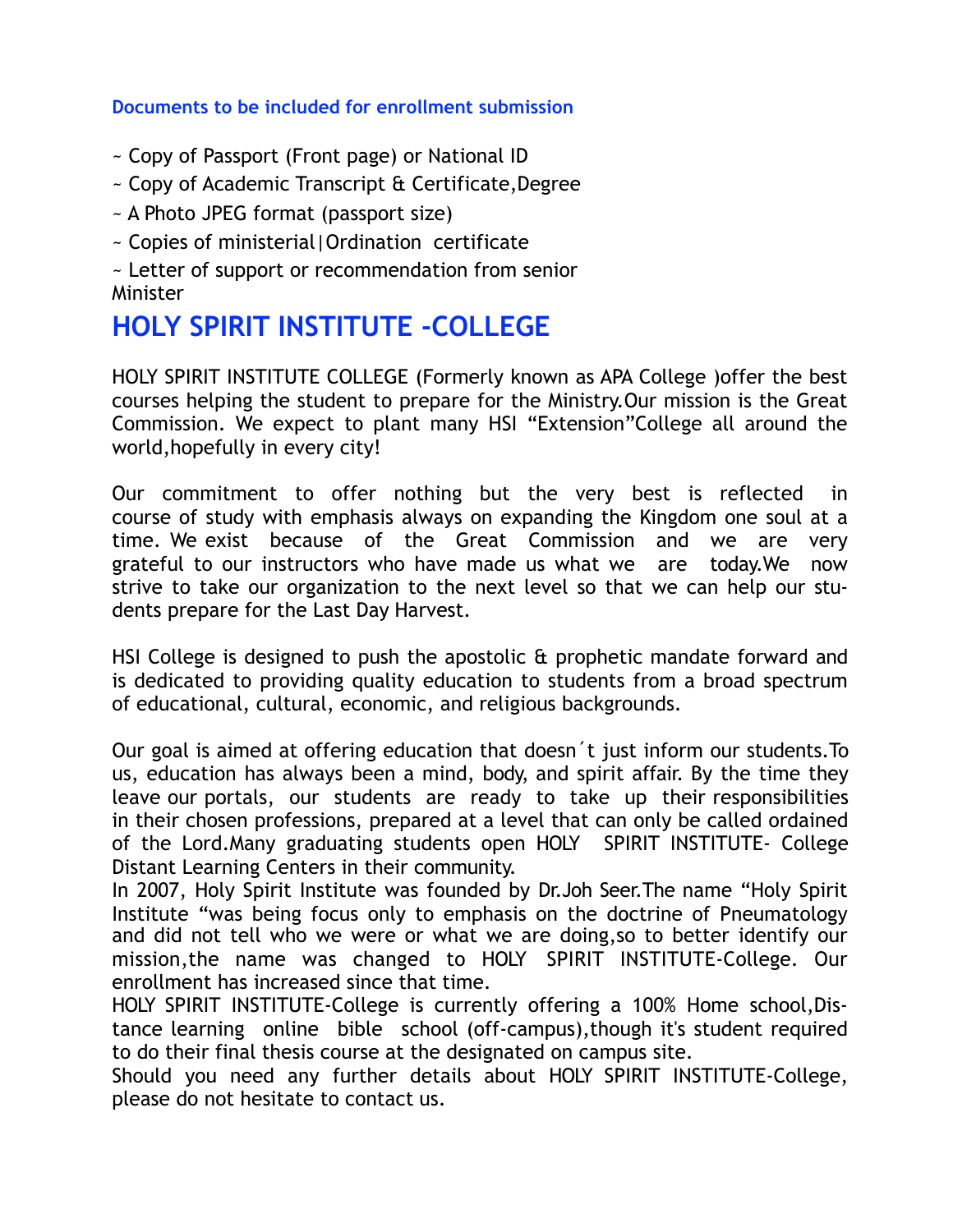